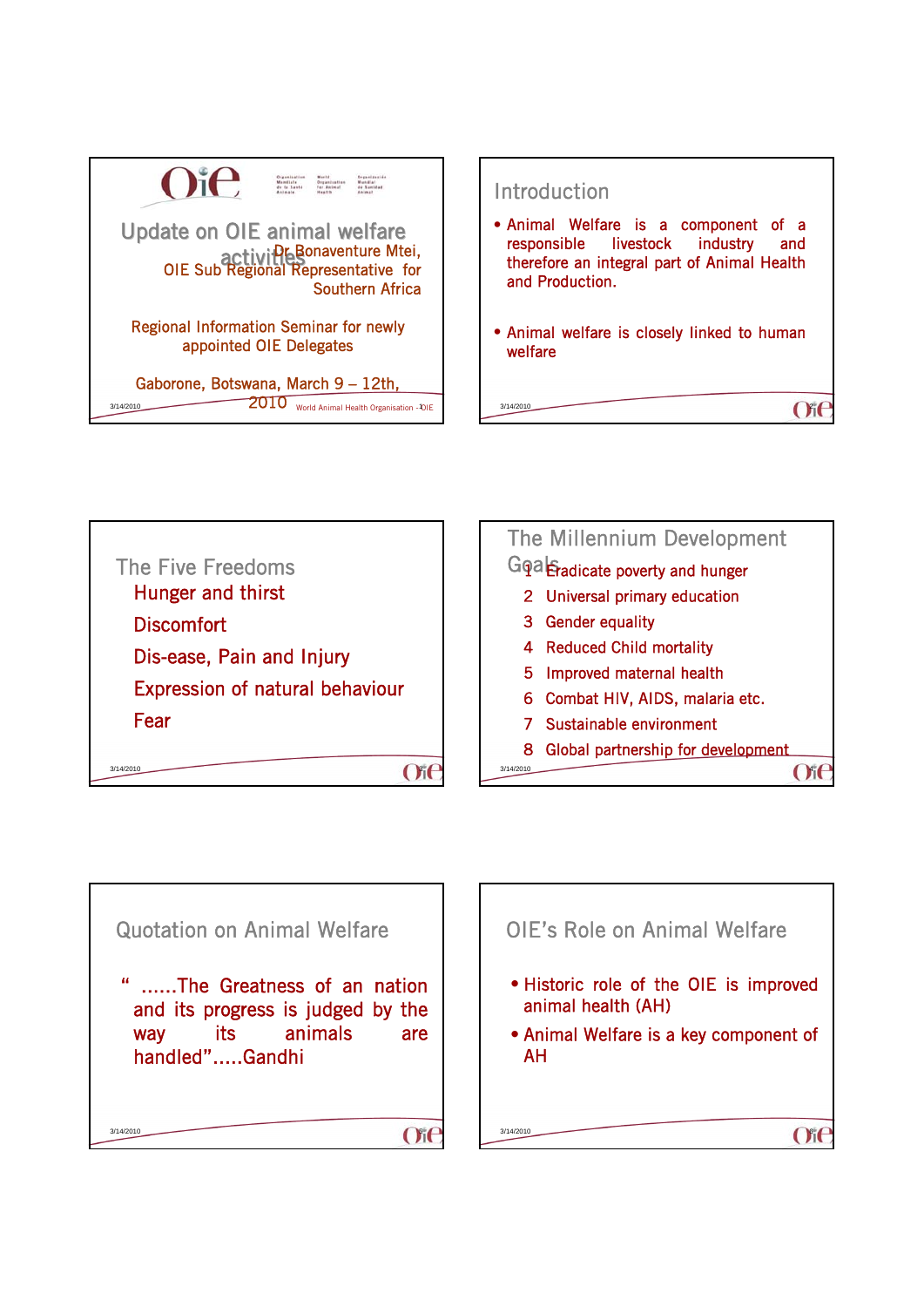#### Why not before? • 175 OIE Members – In more than 120 countries Animal Welfare was not a priority • Animal Welfare is not as yet part of the WTO/SPS Agreement • Inadequate Animal Welfare science on which global standards could be  $\frac{\text{based}}{\text{3/14/2010}}$  0 Evolution of the OIE animal welfare agenda ¾2000: Animal Welfare was recognised as a strategic priority in the 3rd OIE Strategic Plan 2001-2005; ¾2002: The OIE World Assembly of National Delegates adopted a Resolution leading to the creation of a permanent working group (AWWG); ≥ 2003: The general principles were



The killi f is the control of the control of the control of the control of the control of the control of the c<br>The control of the control of the control of the control of the control of the control of the control of the c

| > Need to support implementation of the<br>Thexisting OI standards, Cospecially Ce in<br>developing countries and in economic<br>transition countries                                    |
|------------------------------------------------------------------------------------------------------------------------------------------------------------------------------------------|
| $\triangleright$ The Conference reviewed the state of<br>animal welfare legislation and practices<br>worldwide and identified specific<br>challenges in several regions and<br>countries |
| $>$ More than 400 participants attended the<br>Conference from all parts of the world                                                                                                    |

3/14/2http://www.oie.int/eng/A\_AW2008/home.hy

t

## The  $2<sup>nd</sup>$  OIE Global Conference ROH Members identified a need for support in several areas including: ¾Legislation and law enforcement;  $\triangleright$  Education and training, especially for official veterinarians; ¾Good governance through OIE initiatives such as the Evaluation of Performance of Veterinary Services (OIE PVS) and the OIE Twinning Programme for Laboratory and 3/16ollaborating Centers 111 Collaborating Centers 111